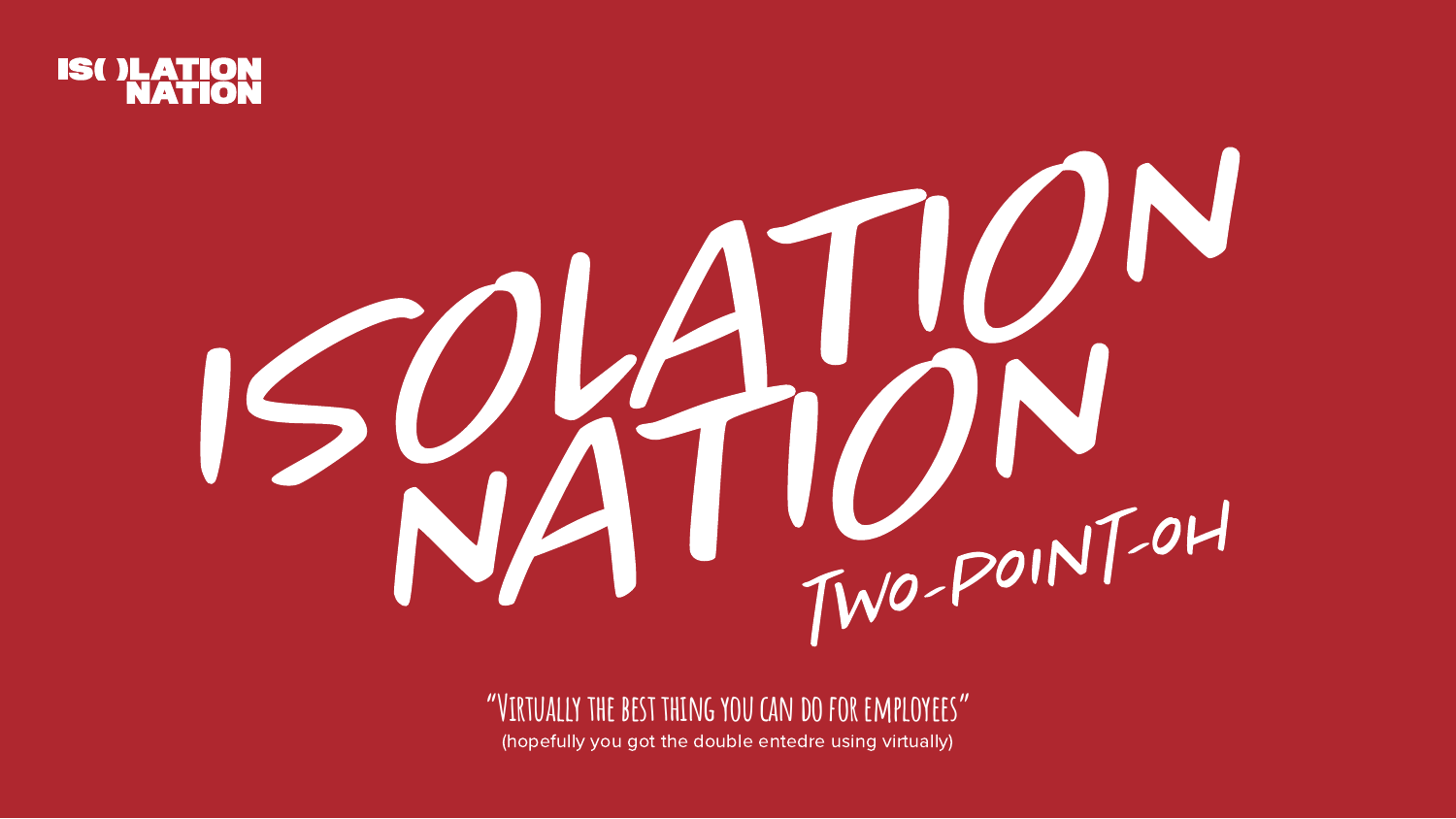Have you ever felt like you were "meant to do something?" That's the way I feel about this. Almost everything I have ever done, or felt, or experienced, in my life leads me to making this claim:

### **I, Michael Landsberg, can change and perhaps save the lives of people who are important to you.**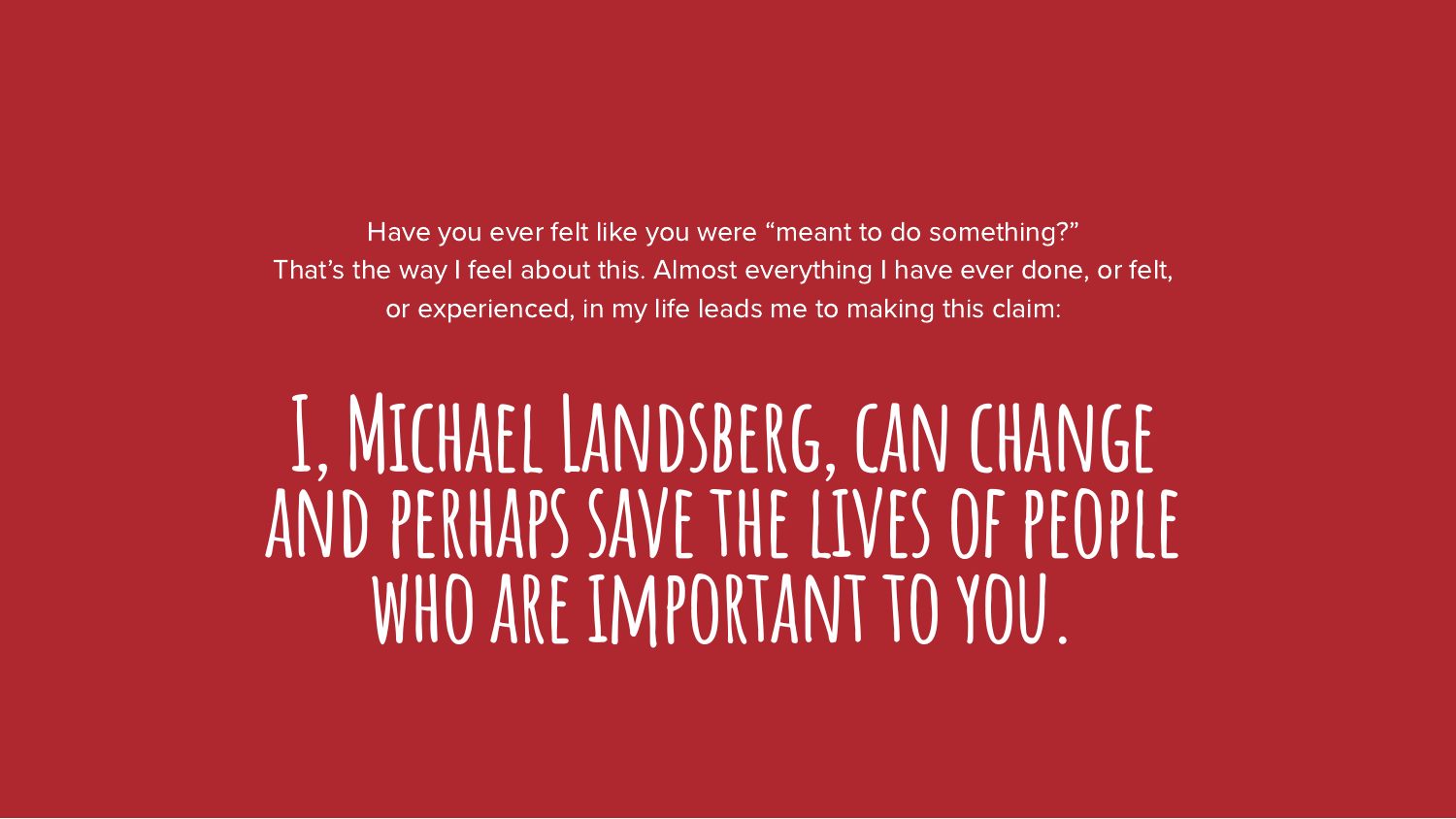1. A Bachelor's Degree (Radio and Television Arts) from Ryerson University. This was accomplished in a mere 6 years.

2. A PHD in being a mental health patient. This was awarded to me, by me. I understand what depression and anxiety feel like. That alone, is not worthy of a doctorate. What makes me unique is my willingness and my ability to use my first degree to achieve my second.



### I have two degrees: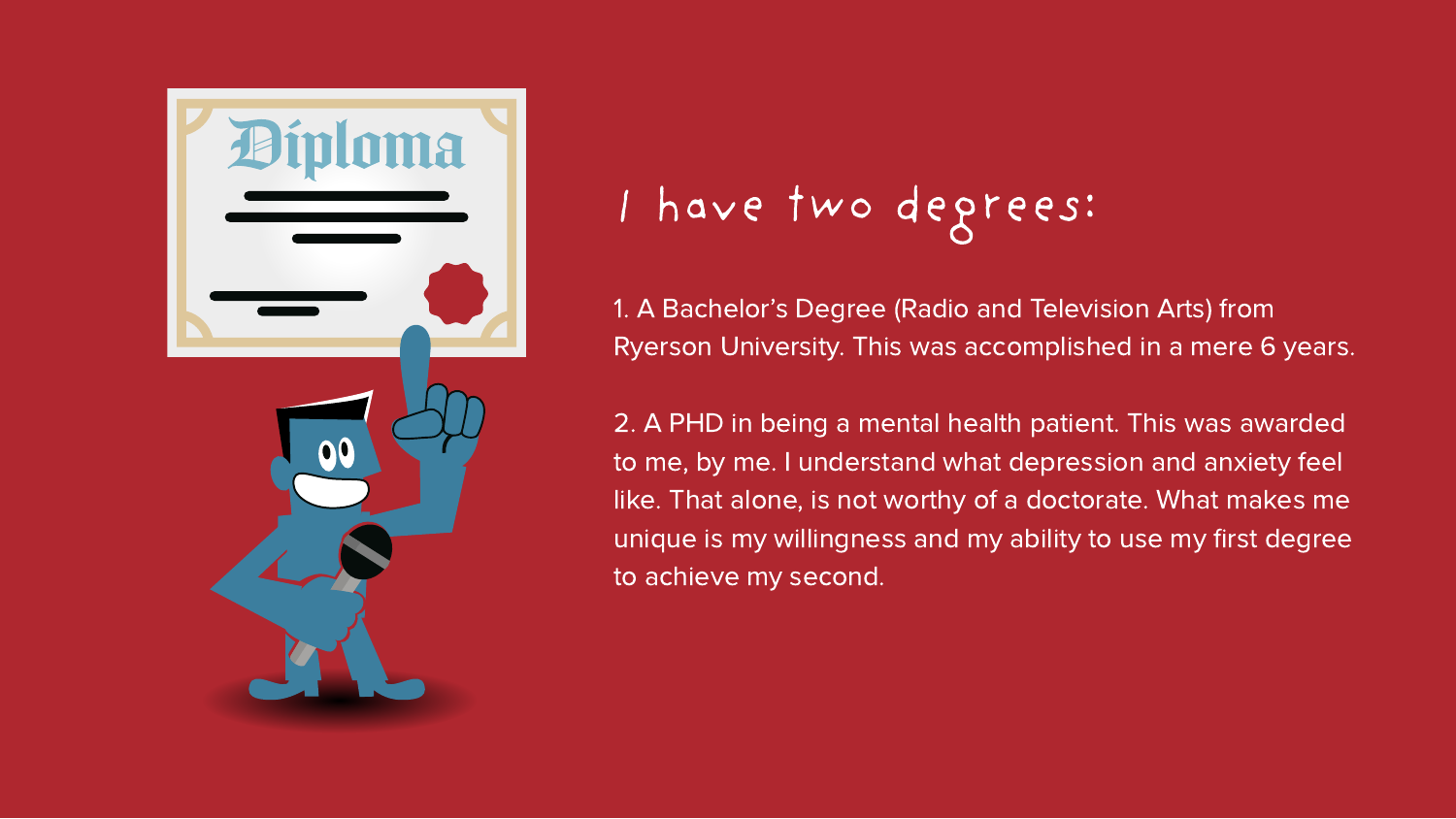### **When it comes to speaking about mental illness — I'm**  DIFFERENT THAN MOST.

DIFFERENT ISN'T ALWAYS BETTER. **In this case I believe it is.**

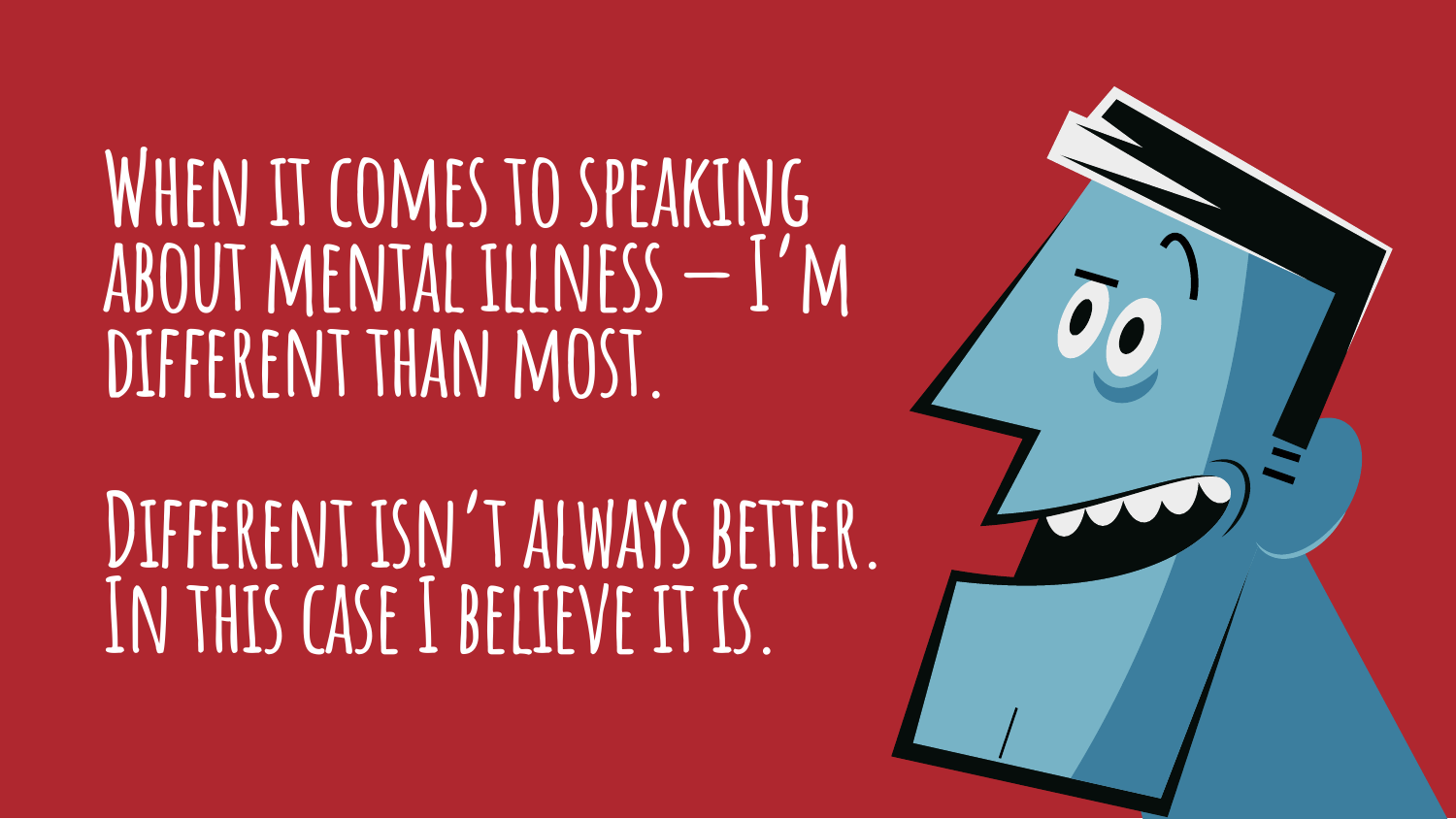# ALL I WAnt…

I want to speak to important groups in your life. I want to use what I have learned, to deliver a message about mental health that will change the way they view illnesses like depression. I'm talking about how they view themselves and equally important — how they view others.

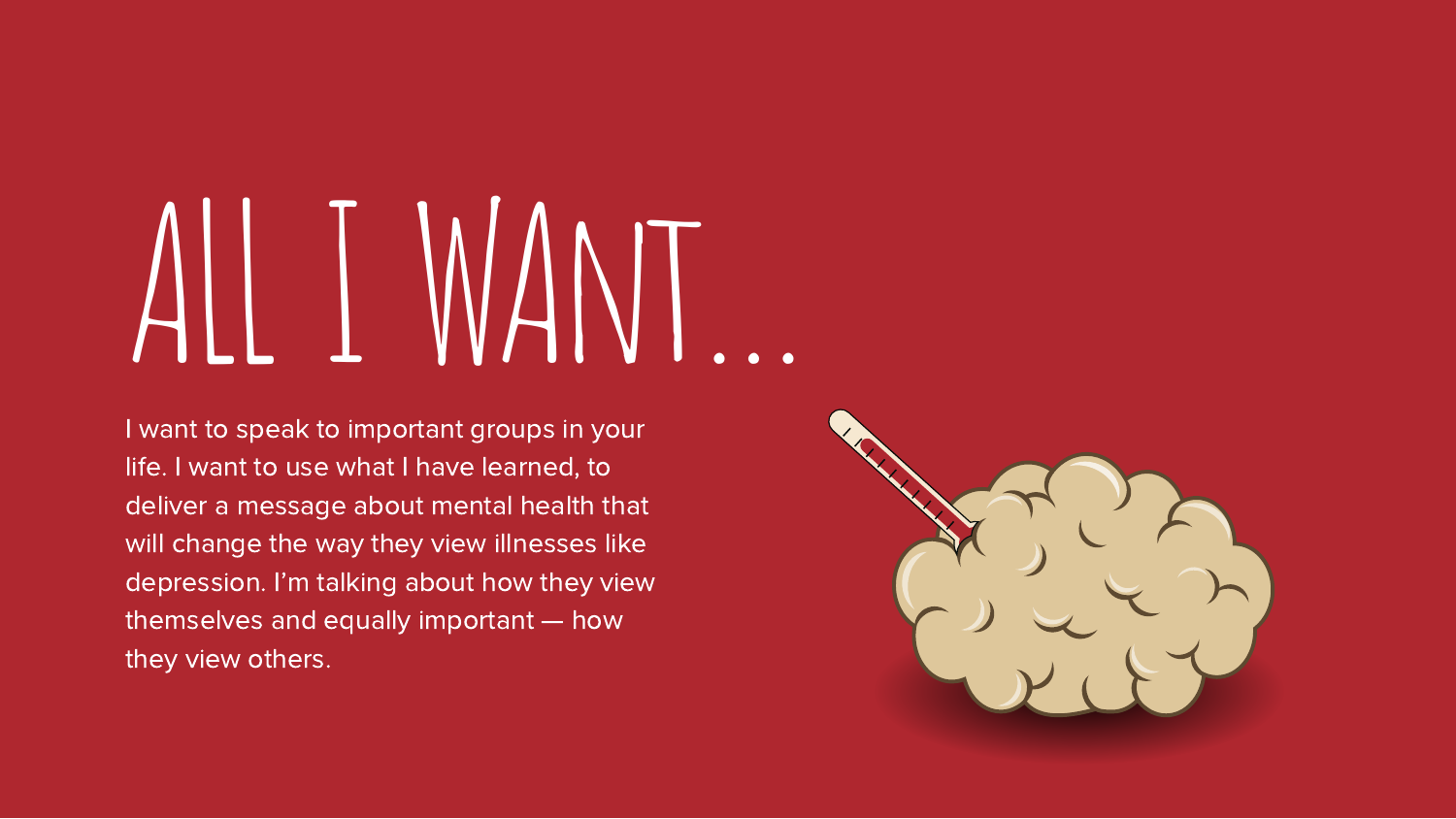I'm referring to your board, your entire company, a portion of it, a department, clients, prospective clients. I want to speak to your association, your school, your church, your hockey league, even your family. Everyone would benefit from Isolation Nation 2.0. Given the chance I will make a difference in their lives.

# I SAY 'GROUP'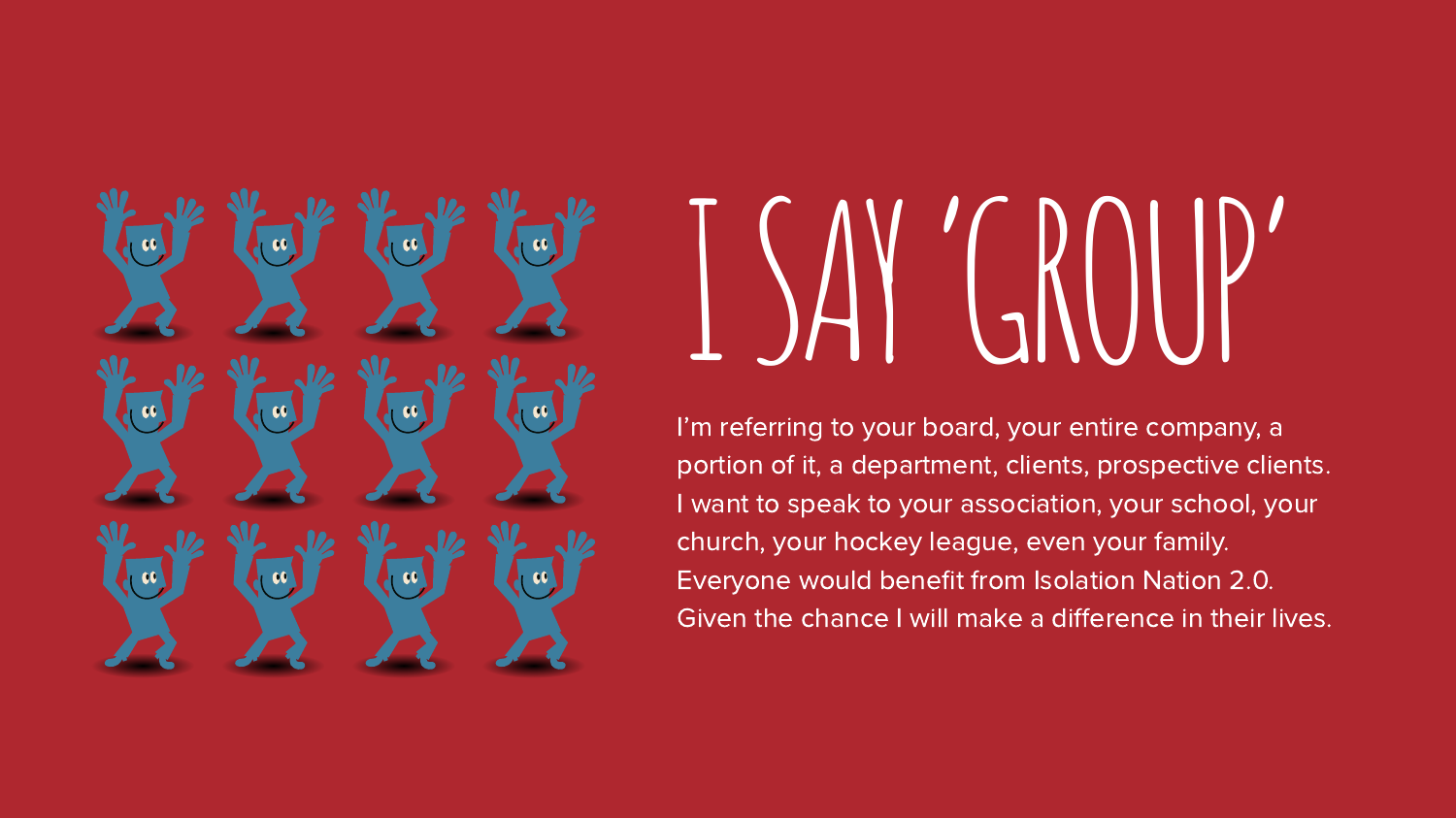Simple. Many keynote speakers or mental health professionals are dull. Sorry, it's true and if they're dull in person- then on a digital platform they will be… well… you get the point. I have spent my career looking into a camera and bringing energy and enthusiasm regardless of the circumstances.



# WHY ME?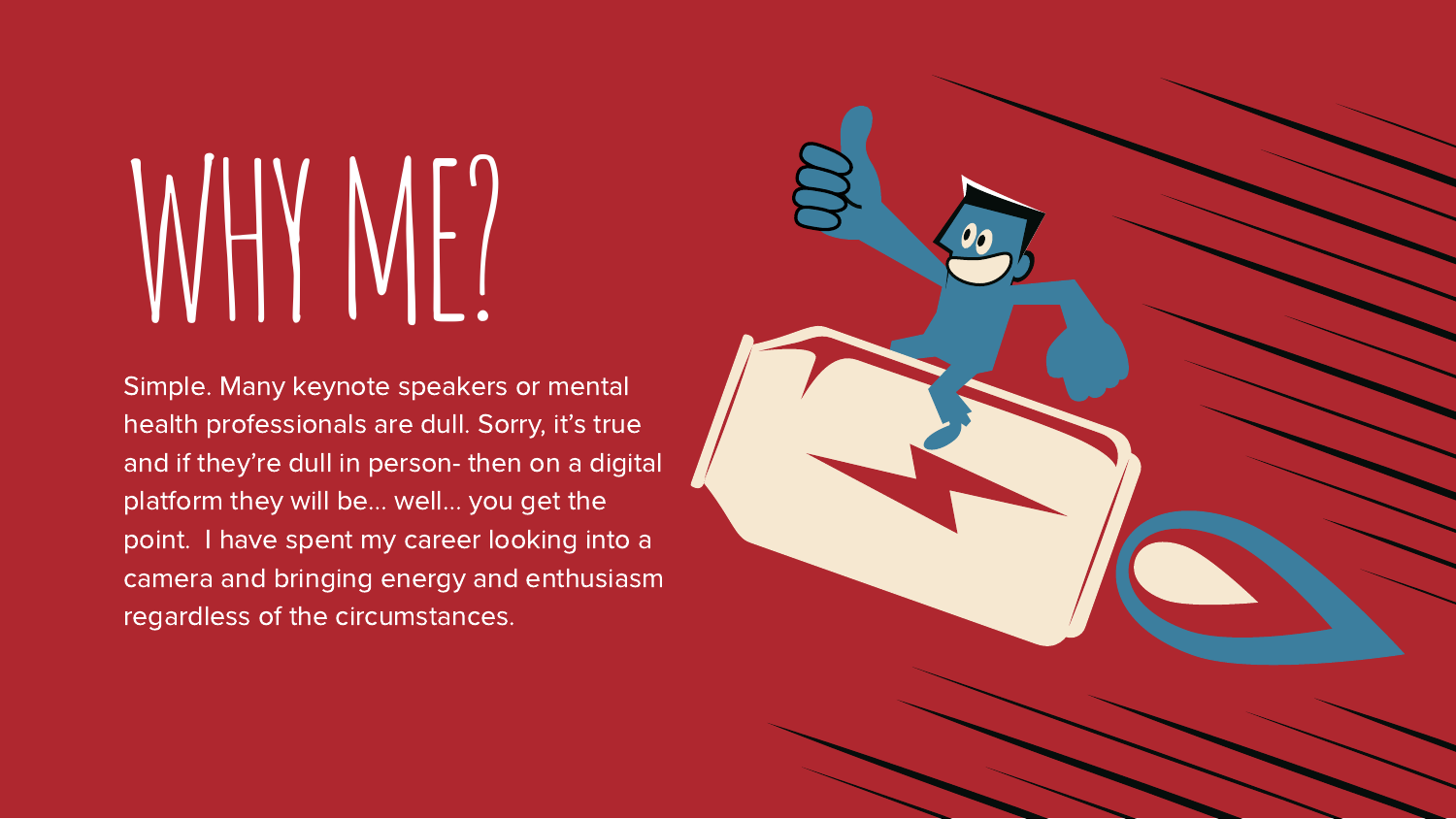

### Oh, one more thing about that. Click the TV and I will explain.

If that doesn't work, [CLICK HERE](https://drive.google.com/file/d/15UUg64qCHv4myLF8y9Vk9YD9ZQxpdsiG/view)



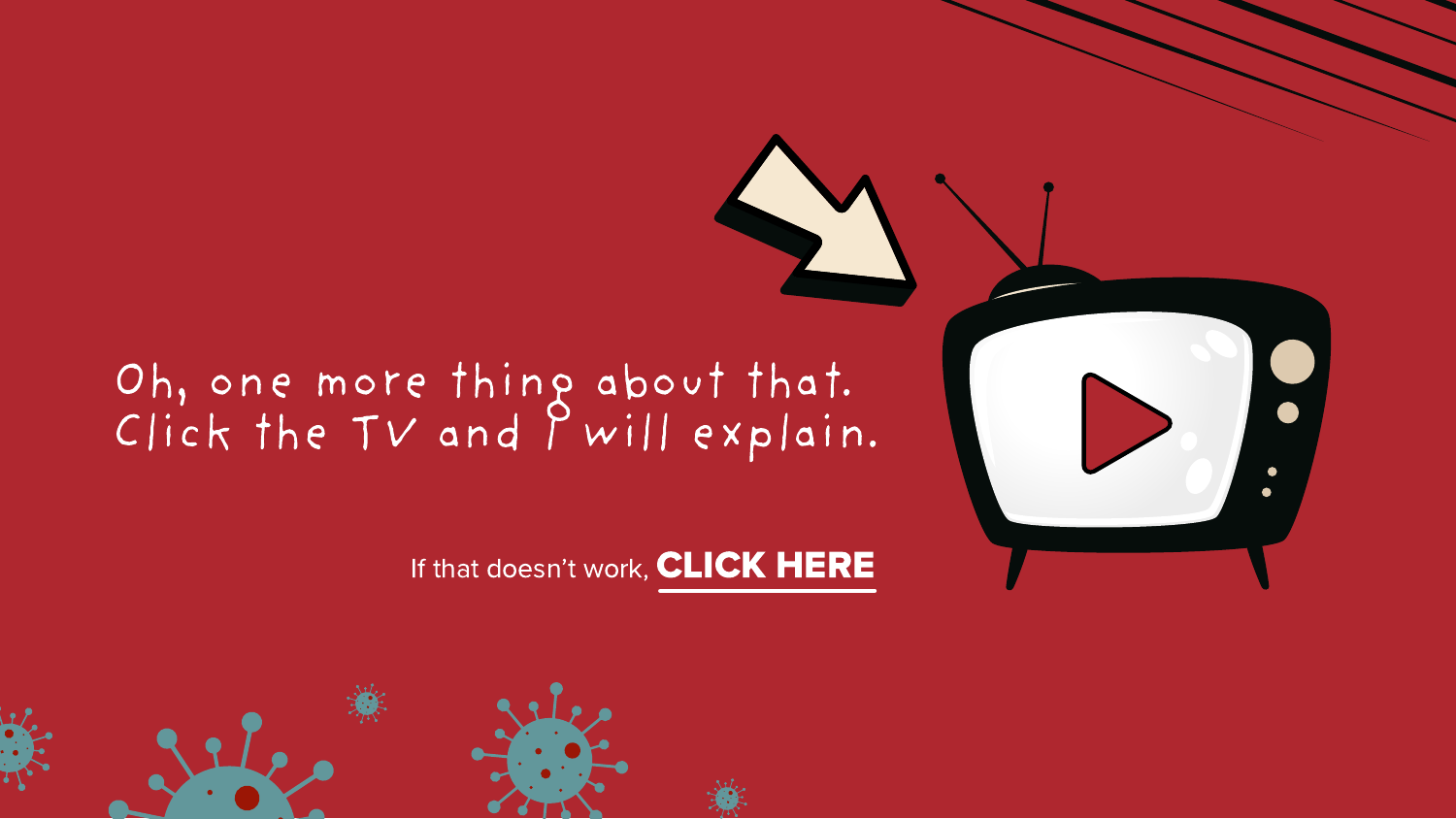The Covid-19 pandemic has fueled a parallel pandemic of mental illness. Think of one person who works for you, or with you. There is a very good chance he or she is feeling isolated, disconnected and frightened. The pandemic has tethered so many of us to our homes and that lack of contact with others has created anxiety and depression in many people who've never felt either before. Plus, those with pre-existing conditions are seeing their pain magnified.



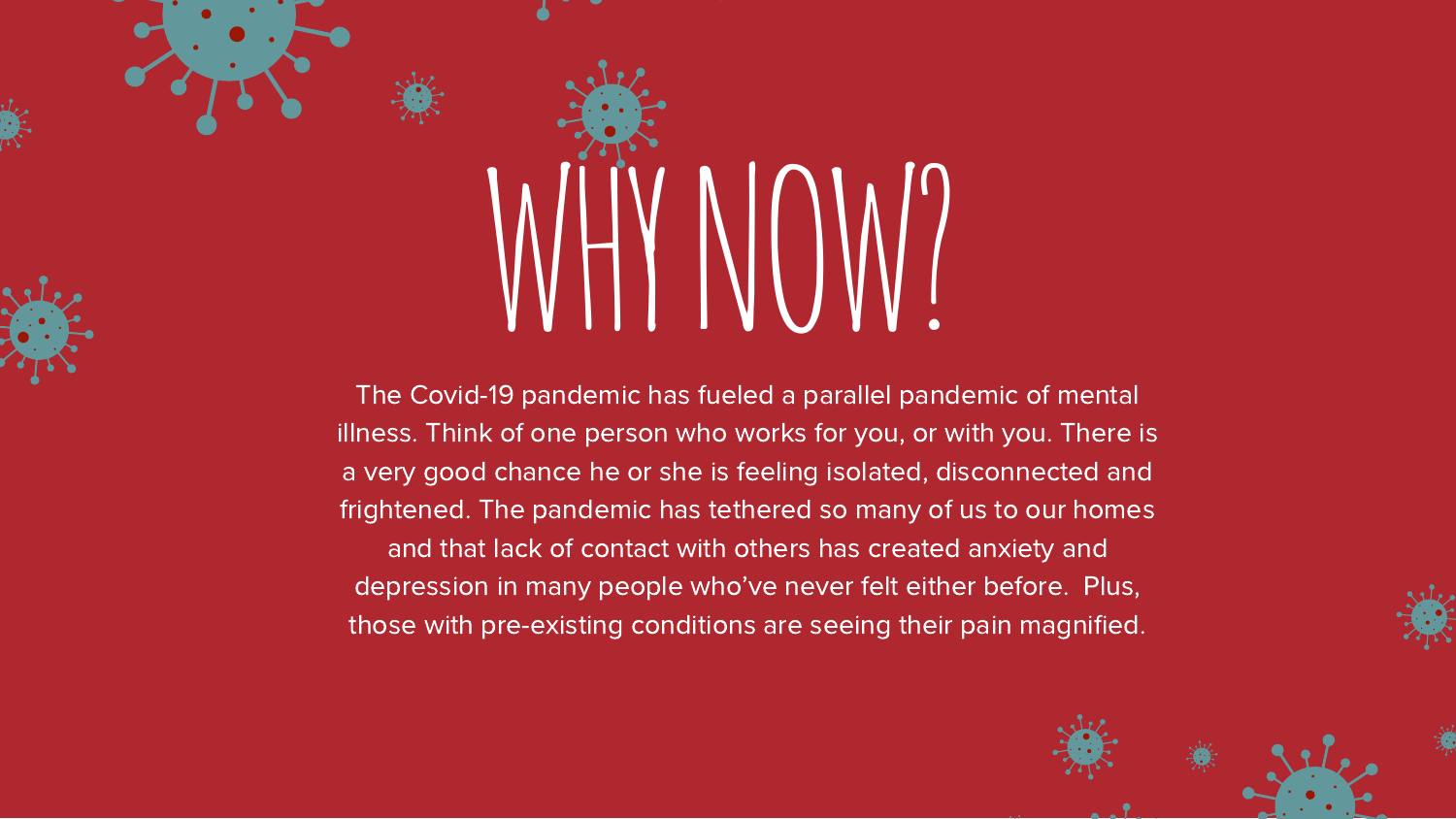### **You likely know all of that. What you may not know is how to step up and do something for them.**



※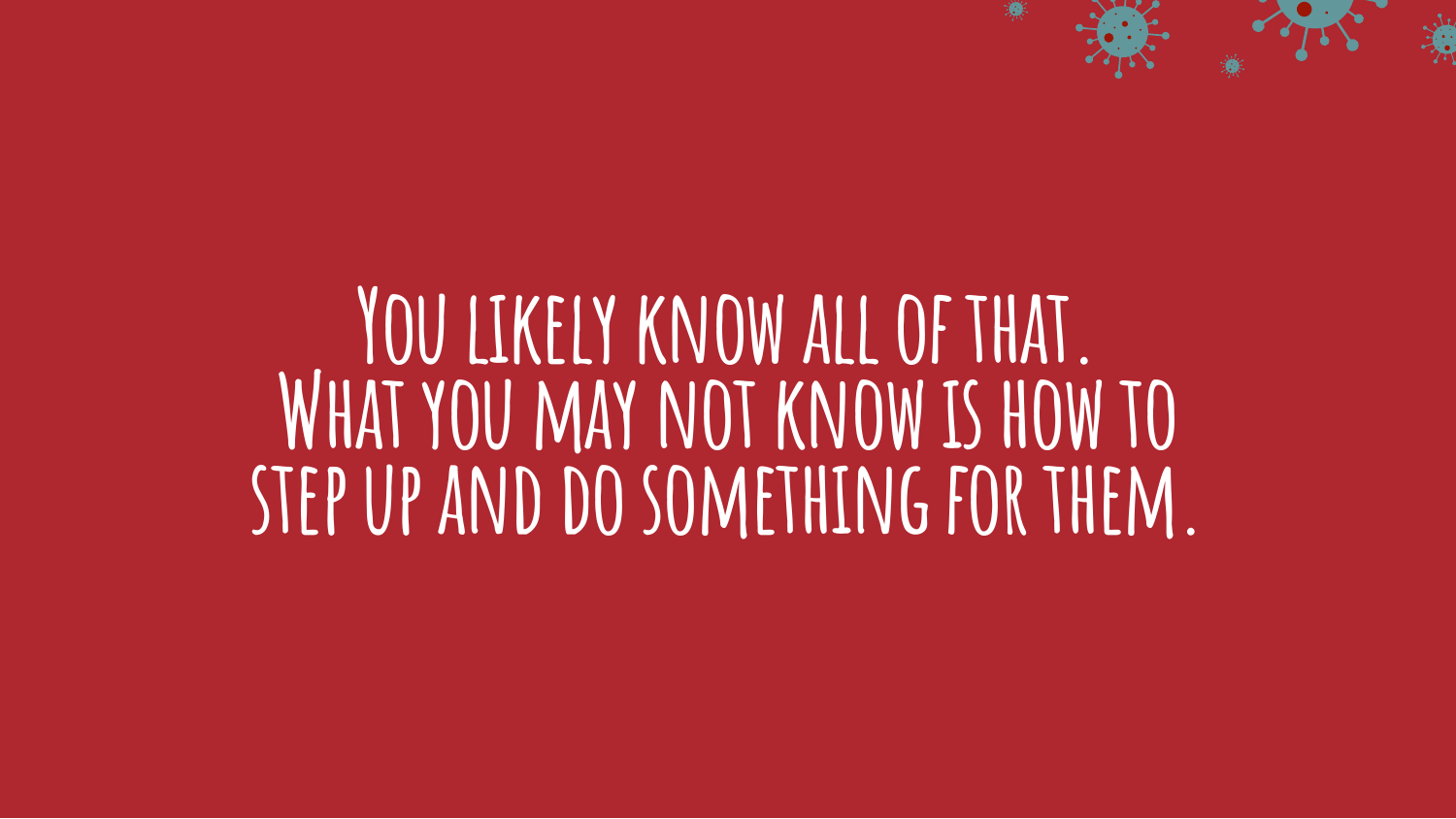

Over the past decade I have spoken about mental health in every province and territory in Canada. I have shared my story in the biggest cities and the smallest communities. I have bared my soul in churches and synagogues and I have brought hope to the hopeless in luxury homes and to the homeless on the streets.

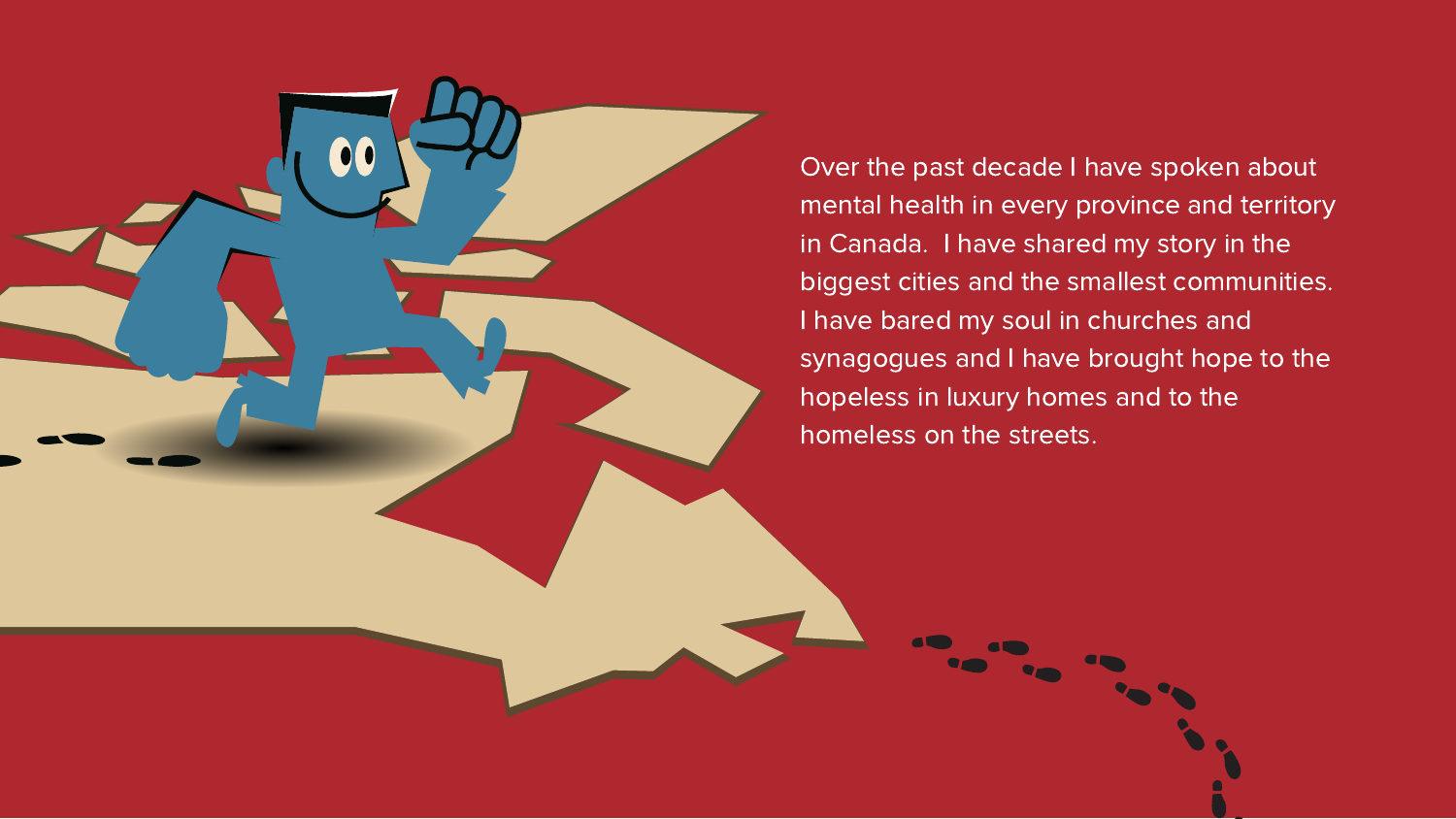As recently as March 2020 I was travelling the country giving talks about mental health and bringing people hope. In the process of giving those hundreds of talks to tens of thousands of people, I learned how to connect on a rare level with total strangers

I never even considered the idea of doing these talks "online." Face-to-face is everyone's first choice. Face-to-face is obviously not possible at this time and thanks to 'necessity being the mother of invention', and the acceptance that 'father time stops for no one' the solution was obvious.

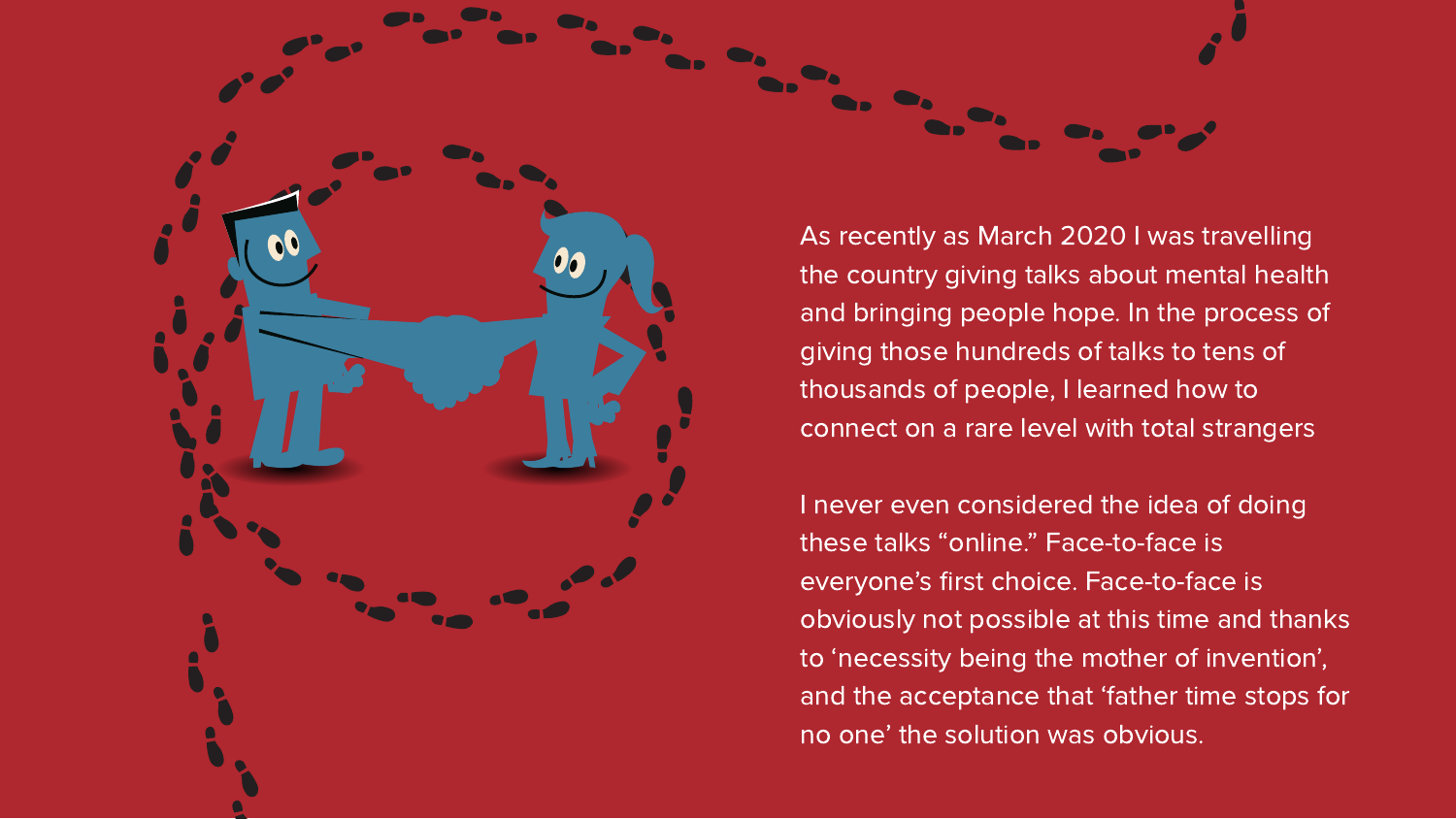and it's effective. ISOLATION<br>ISOLATION<br>Producing 60 shc

Watching all 60 in a short period of time carries risk. Know when to say when. Watch responsibly.

Click the TV or **[CLICK HERE](https://www.sicknotweak.com/category/isolation-nation/)** 

### We developed specific skills for this while producing 60 shows called Isolation Nation during the first 3 months of the pandemic. It's tried, it's true

### All 60 episodes live at sicknotweak.com.

### WARNING

TWO-POINT-OH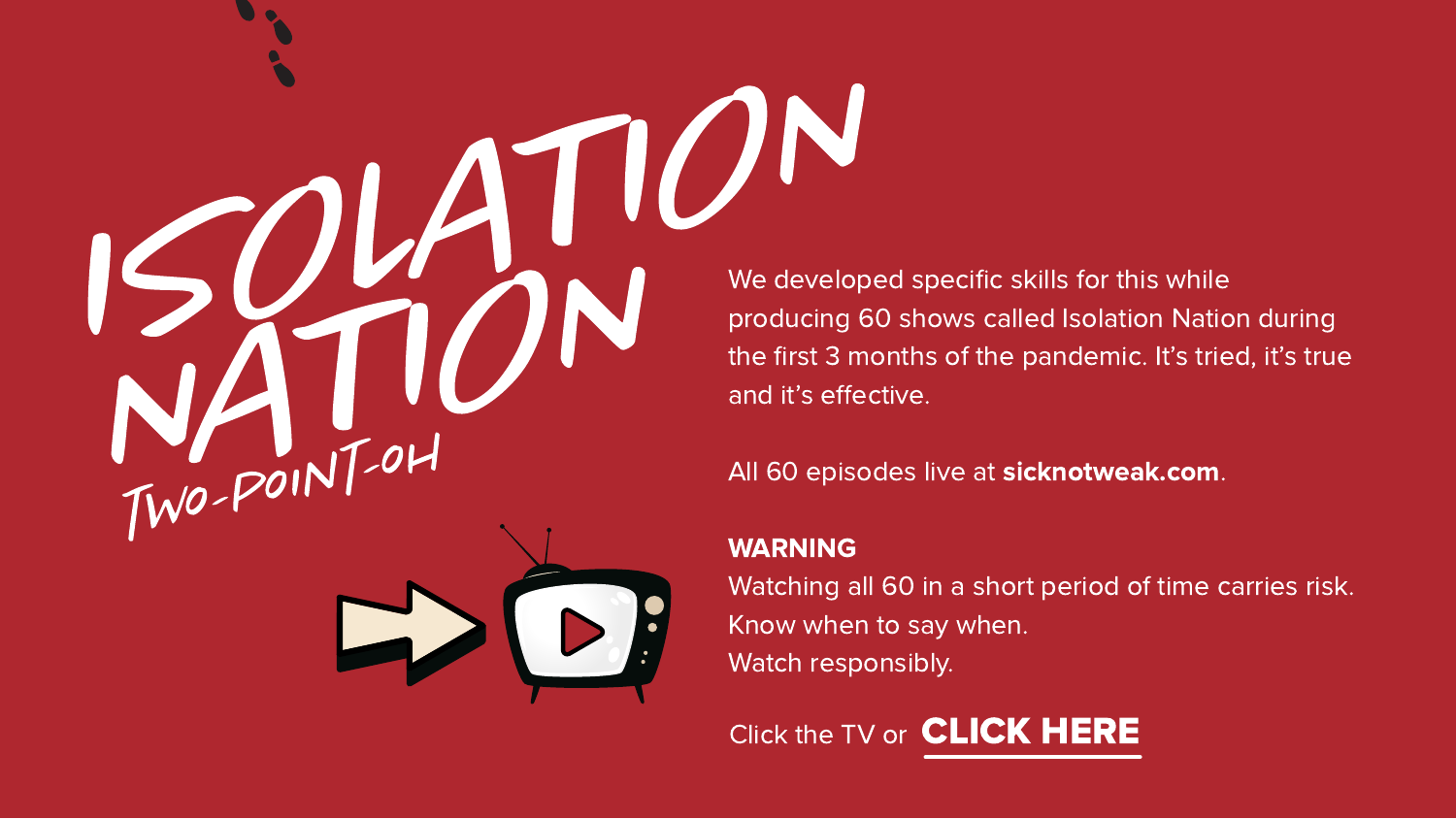### Sadly, the mental health impact of the pandemic has become obvious. We are seeing devastating increases in depression, anxiety, suicidal thoughts and suicides. Since March when the pandemic hit, there have been many months where we lost more Canadians to suicide than Covid-19.

### QUESTION: WHAT CAN YOU DO ABOUT IT?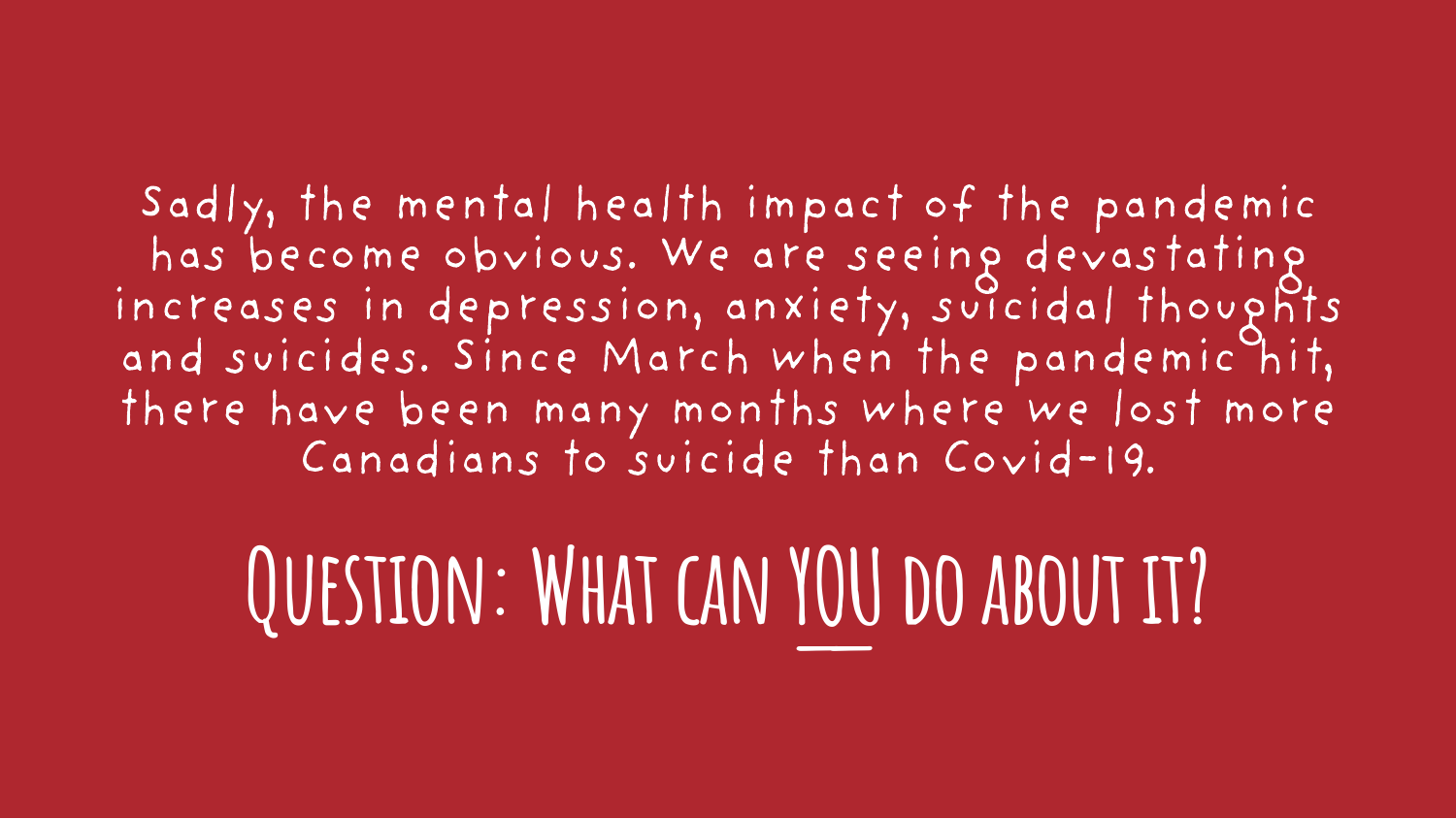

What? A show? How can mental health talk be a show? Well, it can be a "show" and not simply "a talk" because we choose to combine information with entertainment. We do it because we know how to do I, and we do it well.

**Click the TV** to find out how we avoid that by "sweetening" it.

If that doesn't work, [CLICK HERE](https://drive.google.com/file/d/1lHeBOYakbNQQzBsEuTkvsqIGzM8e6rjT/view?usp=sharing)

People seldom want to watch something because it's good for them.

### **Answer: Hire us to put on an awesome show.**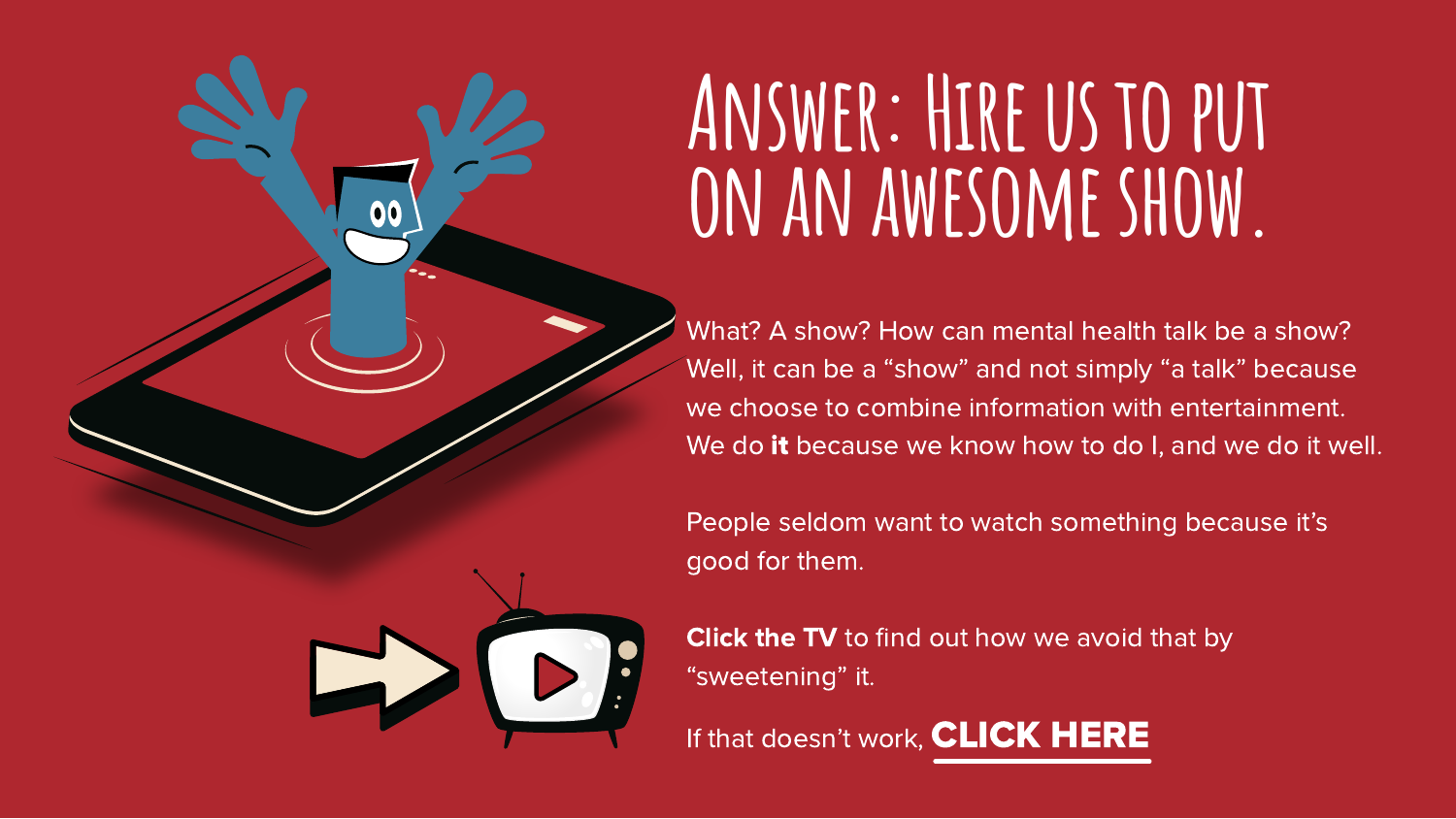Our presence speaking on your behalf makes a powerful statement, "in case you forgot – we care." Most companies – small and large – have lost "physical" contact with employees who've been working from home during this pandemic. That means most of them have lost some emotional contact as well. What we are offering – Isolation Nation 2.0 – can bridge the ever-widening gap between all different areas and levels of a company.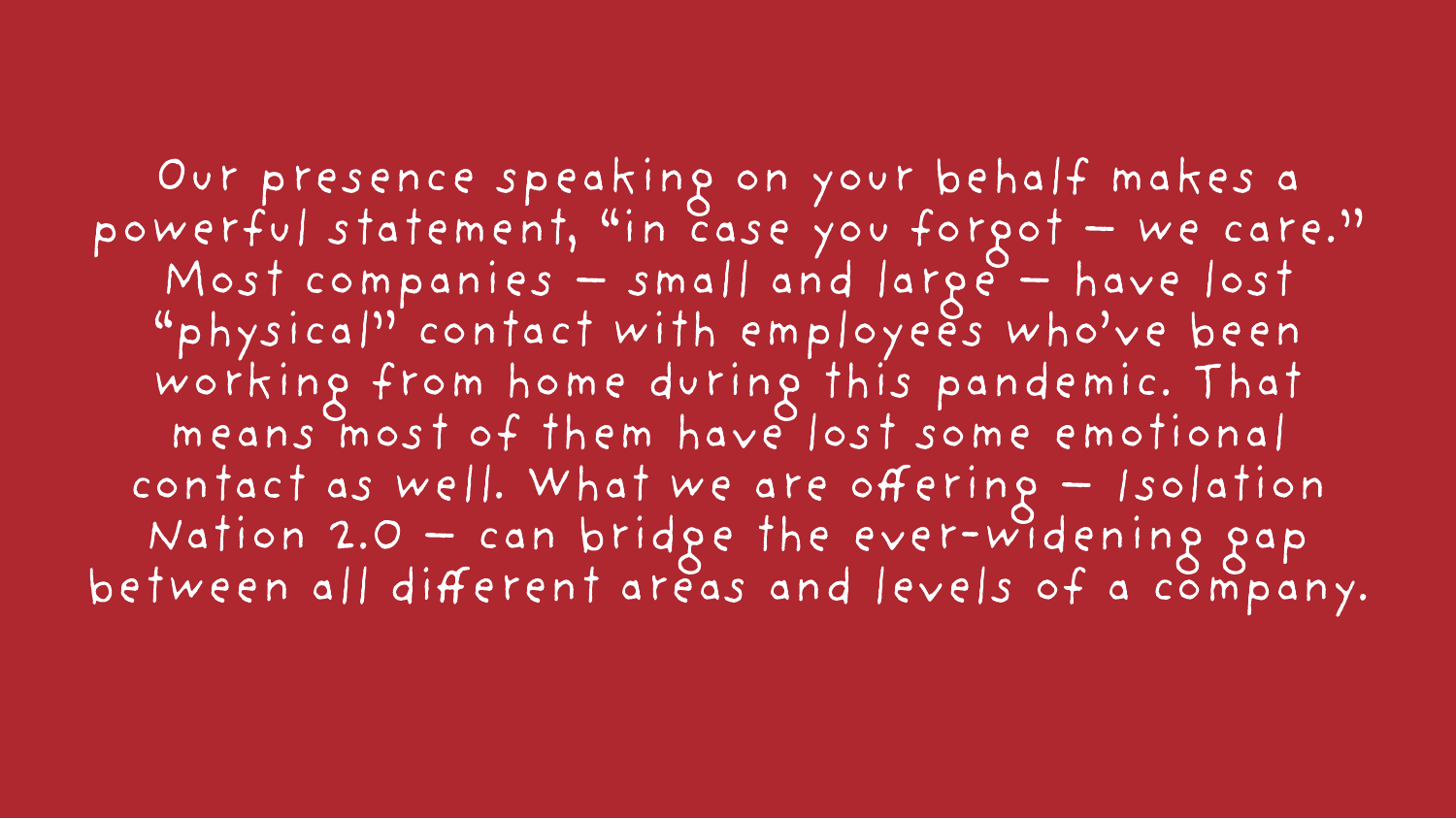### ISOLATION NATION TWO-POINT-OH

### **How to bring Isolation Nation 2.0 to your group A**<br>To your Group<br>To your Group

Length:

### Whatever you want, but in general 60-90 minutes.

### Platforms:

A large part of each presentation will be me doing what I do best, talking to camera - sharing things that will make a difference in people's lives.

In general the platform has been chosen and managed by the client. However, we can do everything from start to finish. There are currently a half-dozen or so platforms that work great including of course Zoom.

### Elements: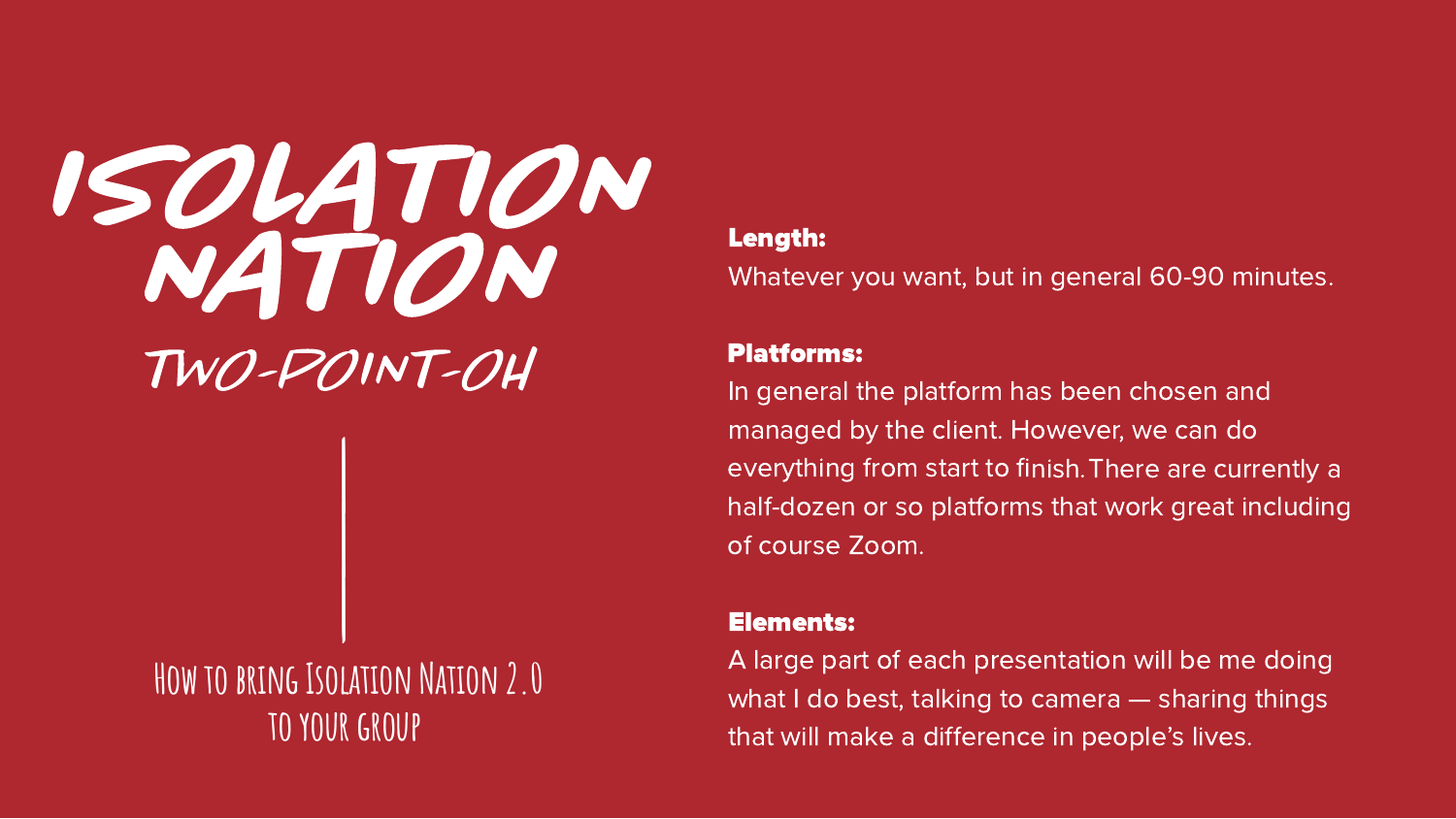- Interviews with anyone you choose could be senior people in your company, Human Resources, employees or even clients with important stories to share.
- Several times we have had people from the client's company interviewing me.
- Me interviewing a celebrity guest. We love Sean Cullen and his ability to make this fun, lively, funny and also significant with his story of depression and addiction.



Other ways we can communicate to vary the pace and deliver

## the best possible show: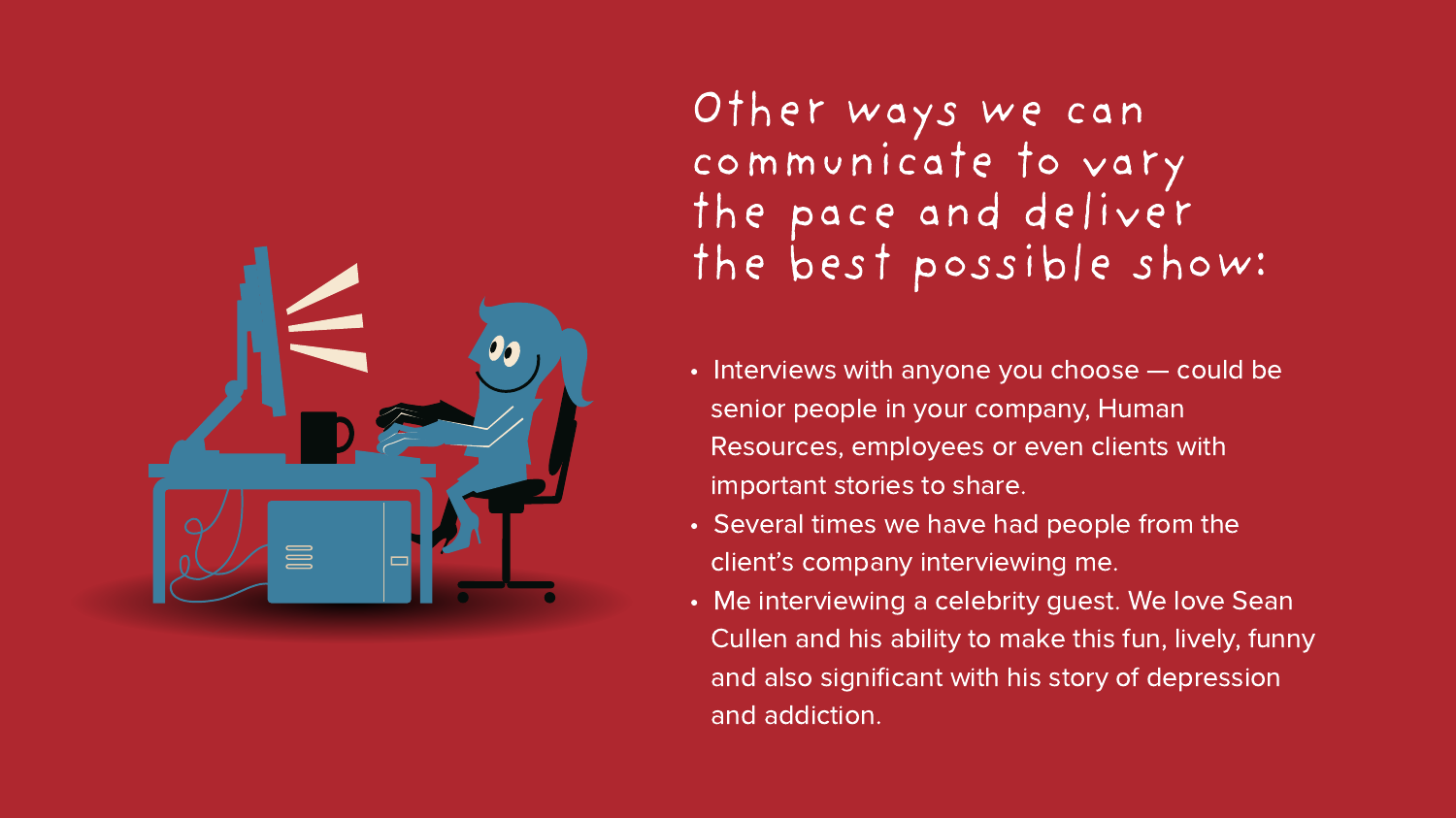All of the above, and in fact everything we do, will lead to the same place: a better understanding of mental illness. That means people who are important to you will understand themselves better, as well as those they care about.

Our goal is to create a fresh, multi-dimensional, presentation that aims to inform, comfort, and **entertain.** 

Isolation Nation 2.0 will always be tailored to what you see as important. For instance, in our pre meeting chat we always ask you to firmly state what your goals for our show are and what takeaways are desired. Plus, we make it personal. We always find special ways to show our audience this is absolutely unique to them.

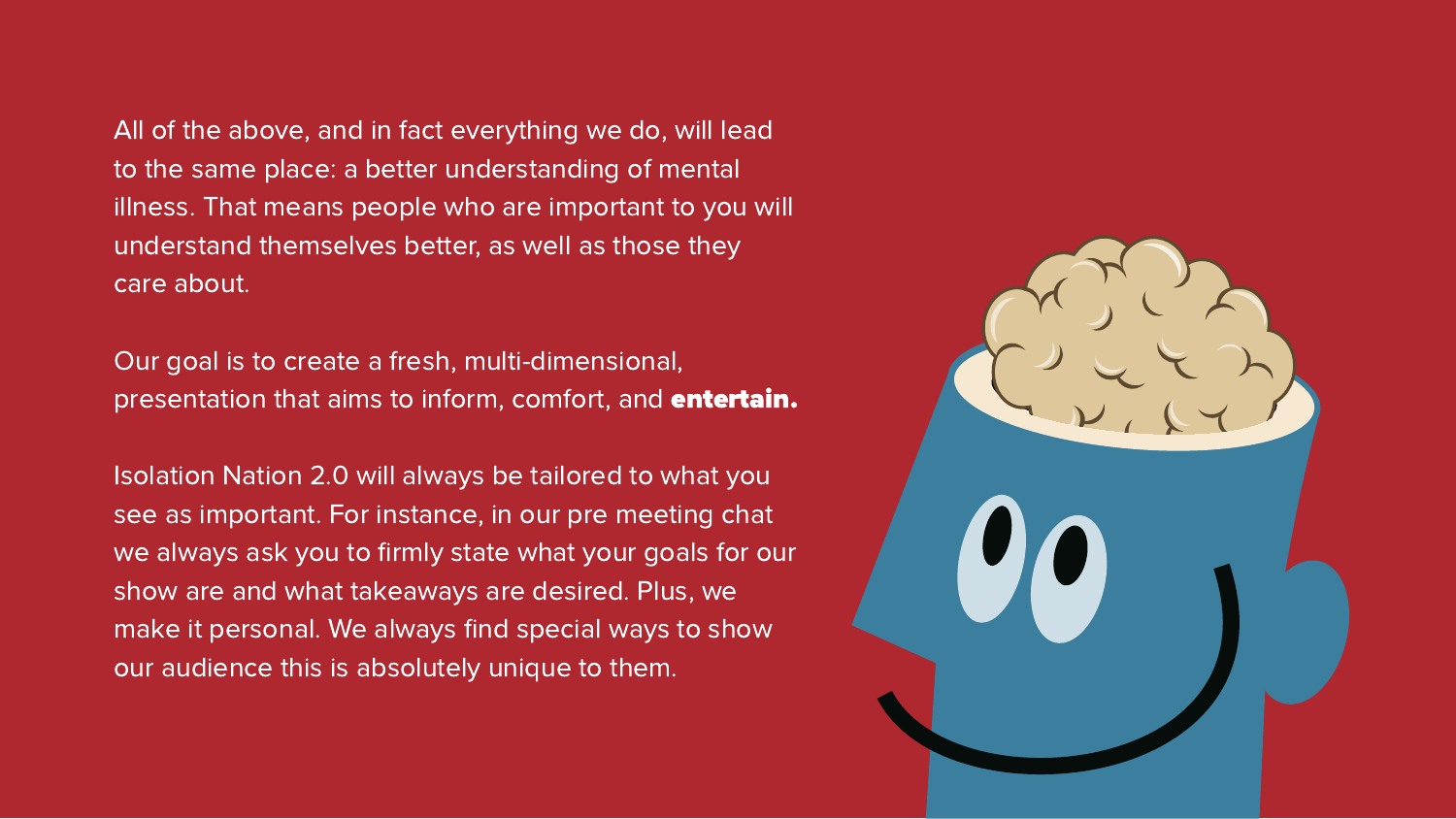### **I have no hesitation in saying "I guarantee I can make a dierence."**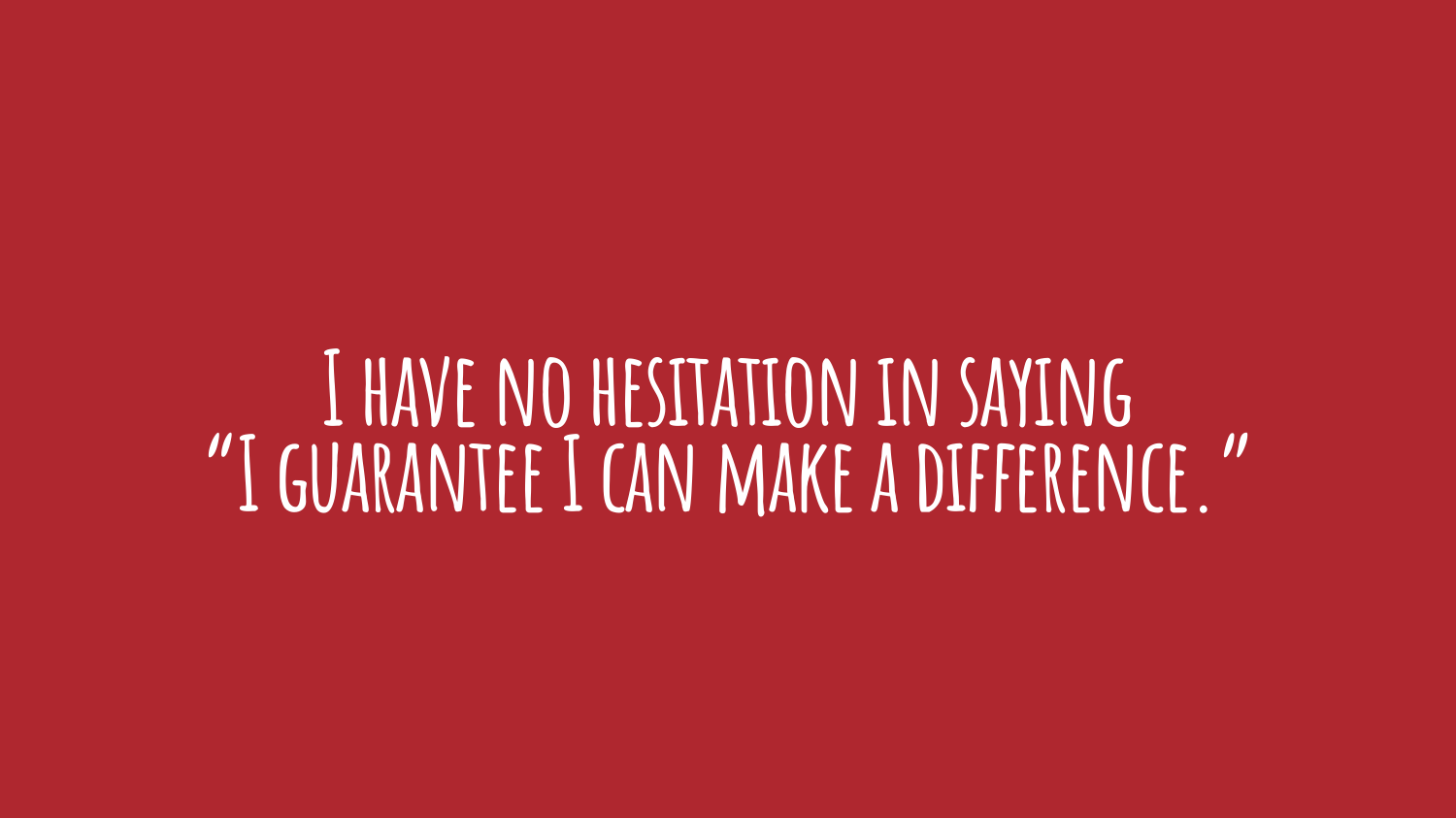

### Interaction:

Viewers you invite can impact the show in a personal way. Throughout the show we post poll questions that allow people to respond anonymously and give us a way to instantly address our audience's concerns. We want this to be a two-way conversation so viewers can text questions at any time during the duration of the show and we will address them as they come in. We want this to be a two-way conversation.